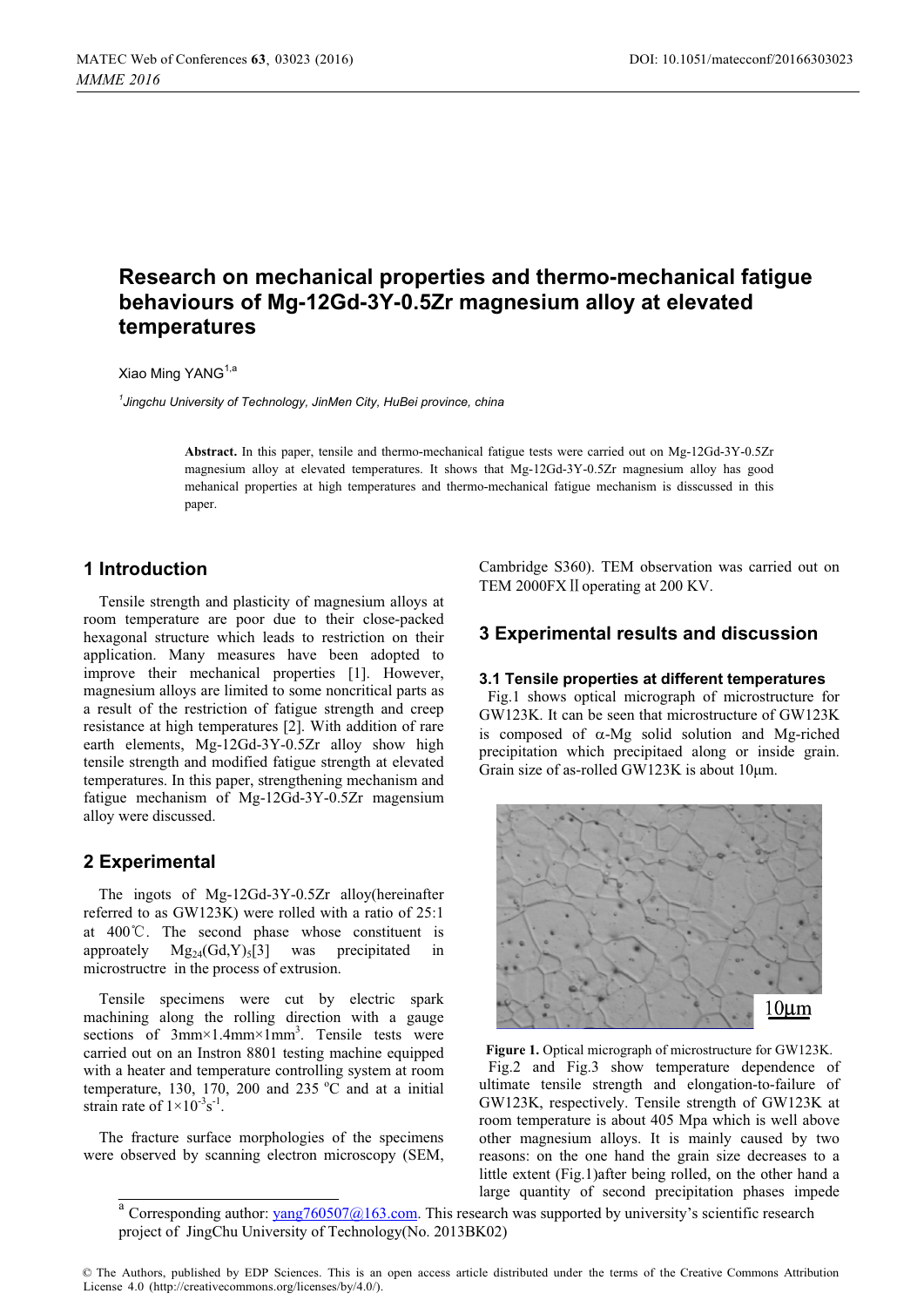grain boundary sliding. Futhermore, basal plane sliding can not be activated in microstructure of magnesium alloys at room temperature and twinning is main deformation mode which leads to their poor plasticity. Yttrium in microstructure of GW123K as an rare earth element addition plays a important role in grain refinement which results in improvement on strength and plasticity[4], and Gd-riched phases resulting from Gadolinium addition can effectively improve strength of GW123K by means of impeding grain boundary sliding[5]. Fig. 4 shows TEM micrograph of microstructures in as-rolled GW123k alloy after tensile test at 235 °C. Many slip bands can be observed from Fig. 4 that lead to a greatly decreasing strength and a greatly increasing plasticity for GW123K alloy at  $235^{\circ}\text{C}$  (asshown in Fig.2).



**Figure 2.** Temperature dependence of ultimate tensile strength<br>of GW123K of GW123K.



**Figure 3.** Temperature dependence of elongation-to-failure of GW123K GW123K.



Figure 4. TEM micrograph of GW123k alloy after tensile test at  $235 \text{ °C}$ .

#### **3.2 Thermo-mechanical fatigue behaviours**

Fig.5 shows optical micrograph of GW123K tested by in-phase thermo-mechanical fatigue under stress amplitude 180Mpa at temperature cycle range from  $150^{\circ}$ C to  $250^{\circ}$ C. It can be seen that average grain size of GW123K after thermo-mechanical fatigue test increases to  $20\mu m$ , and grains are non-uniformly distributed. In the process of thermo-mechanical fatigue test, dynamic recrystallization led by temperature cycle and load loop results in formation of some grains with small size. However, the majority of grains in the microstructure become more and more coarse due to grain boundary diffusion and grain boundary migration at high temperatures. Coarse grains and non-uniform microstructure lead to descending of resistance to thermo-mechanical fatigue failure.



Figure 5. Optical micrograph of GW123K tested by in-phase thermo-mechanical fatigue under stress amplitude 180Mpa at temperature cycle range from  $150^{\circ}$ C to  $250^{\circ}$ C.

Fig.6 shows hysteresis loops at 5 and100 cycles of GW123k alloy after in-phase thermo-mechanical fatigue test at the stress amplitude 180MPa. Hysteresis loop is charateristic of cyclic softening due to dynamic recrystallization at high temperatures.



**Figure 6.** Hysteresis loops at 5 and100 cycles of GW123k alloy after in-phase thermo-mechanical fatigue test at the stress amplitude 180MPa.

 Fig .7 shows SEM photographs of fatigue origin and analysis of fatigue crack initiate sites. It can be seen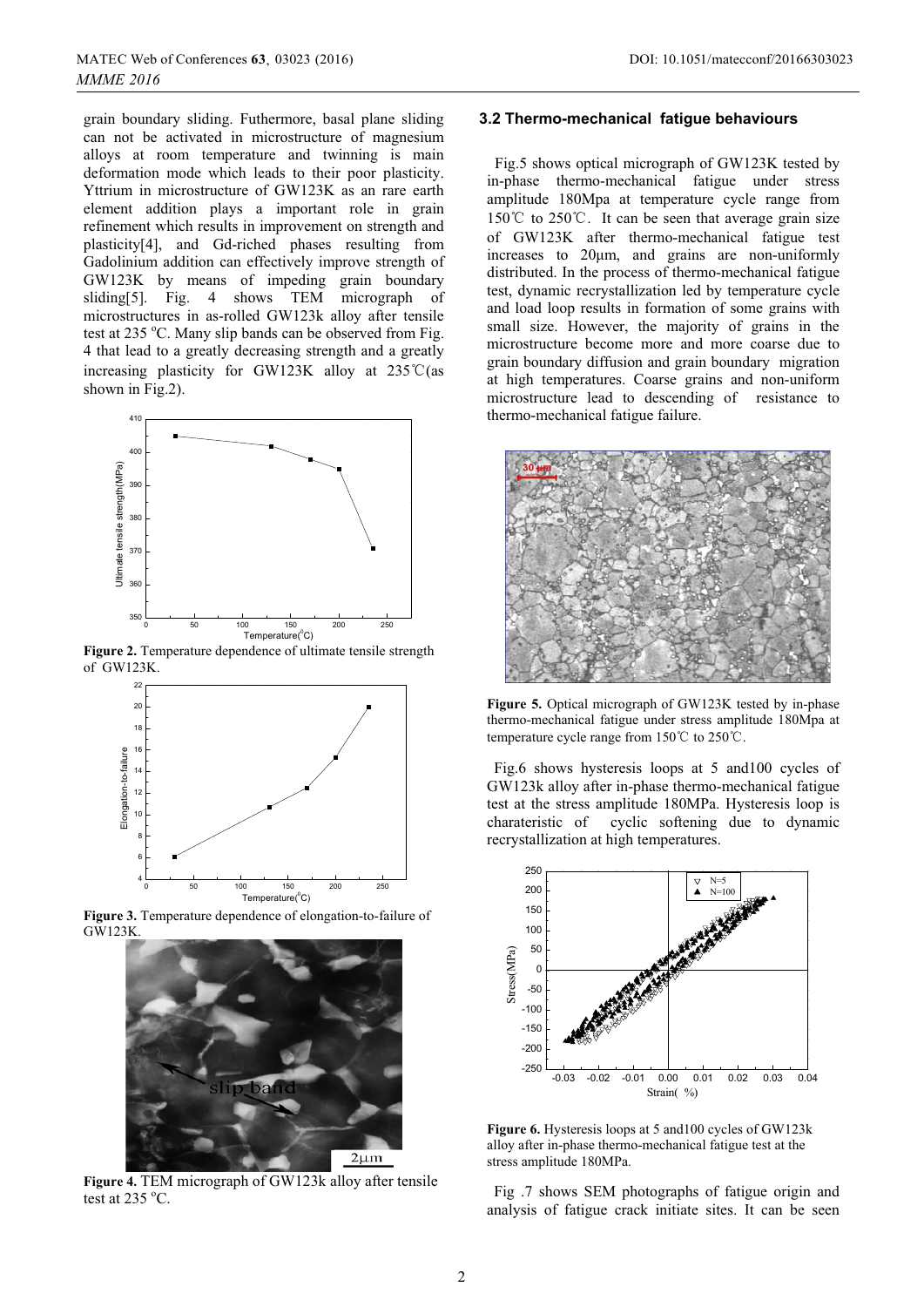from Fig.7(a) that the overall fracture surface is very smooth and fatigue cracks initiate on the surface or subsurface. As shown in Fig.7(b) and (c), fatigue cracks initiate from oxide or slip bands led by cyclic slip. As a result of cyclic load under fatigue test, many slip bands become into being on the surface of specimens which will lead to stress concentration, at this moment fatigue cracks initiate from these slip bands. It can be concluded that fatigue crack initiating from slip bands at low testing temeratures is the main fatigue failure mechanism.With the increase of testing temperature, specimens are more prone to be oxidized, oxide inclusions will be main fatigue origins. In general, the main fatigue failure mechanism of GW123K under thermo-mechanical fatigue tests is oxide inclusion initiations, moreover, fatigue initiating from slip bands led by cyclic load plays a secondary role in fatigue failure.



**Figure 7.** SEM photographs of overall fracture surface and analysis of fatigue crack initiate analysis

sites :(a)mophorlogy of thermo-mechanical fatigue test ; (b)fatigue crack initiate from oxide ; (c)fatigue crack initiate from slip bands.

Fig**.** 8 shows S-N fitting curves of GW123k alloy under thermo-mechanical fatigue test. It indicates that out-phase thermo-mechanical fatigue lifetime of GW123K is above that of in-phase thermo-mechanical fatigue lifetime. It is mainly because that fatigue specimens under out-phase thermo-mechanical fatigue test suffer from pressure stress at the highest temperature, and at the same time many micro-cracks caused by micro-voids(shown in Fig.9) were difficult to propagate due to crack closure effect led by pressure stress. Once fatigue cracks intiate from fatigue origins , they will propagate rapidly along micro-voids which result in decrease of thermo-mechanical fatigue lifetime[6]. In line with S-N fitting curves, the equations of in-phase (equation 1) and out-phase(equation 2) thermo-mechanical fatigue can be obtained and is shown as follows :

$$
N_f = -13.23 + 4.52 \times 10^6 \exp(-\sigma_a/16.98) \tag{1}
$$

$$
N_f = -749 + 1.93 \times 10^6 \exp(-\sigma_a / 22.76) \tag{2}
$$



**Figure 8.** S-N fitting curves of GW123k alloy under thermomechanical fatigue test : (a)in-phase ;(b)out of phase.